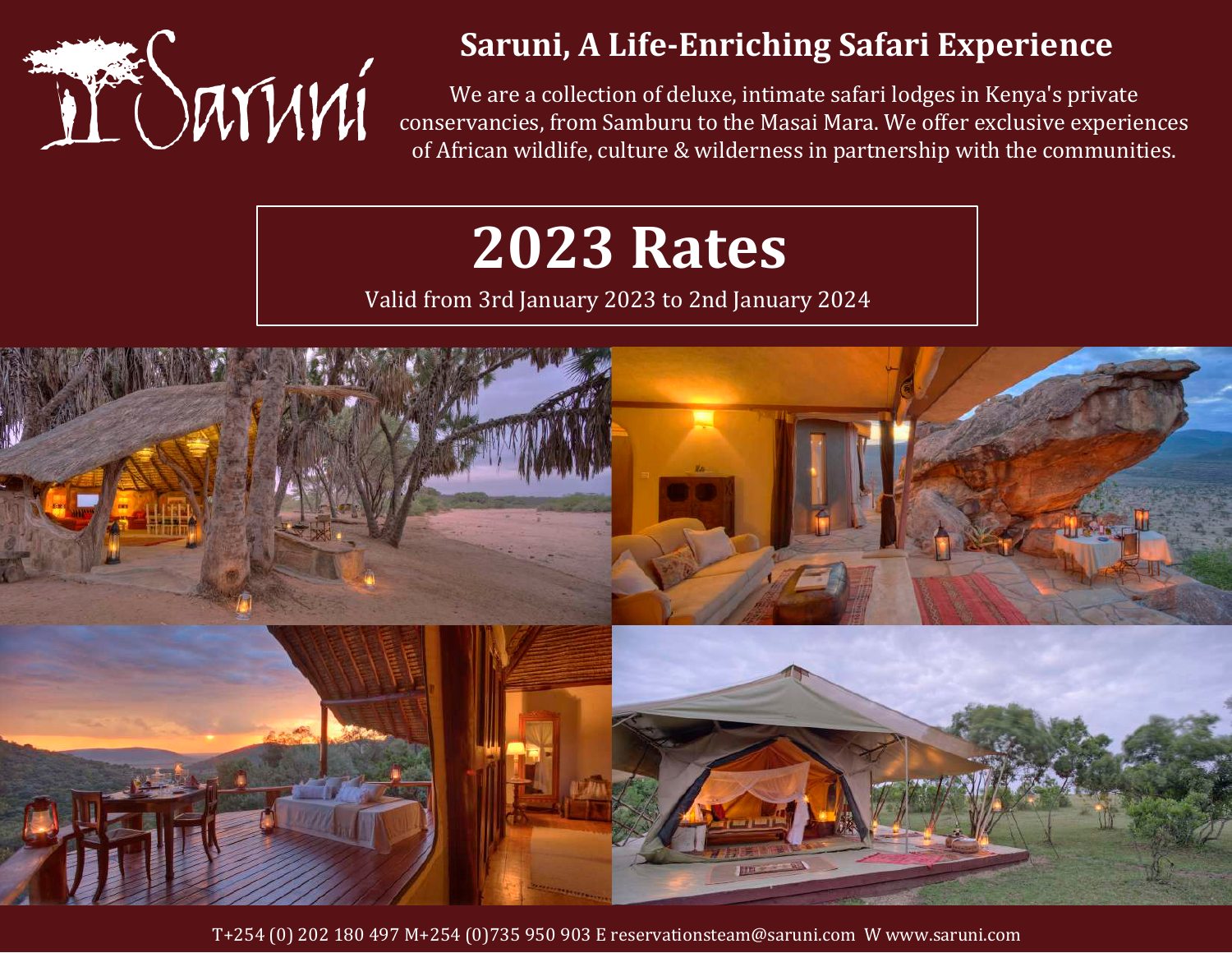

# Saruni Samburu 2023 Rates

| <b>2023 SEASON:</b><br>Rates from 03 January 2023 to<br>02 January 2024                 | PER ADULT<br><b>SHARING BASIS</b><br>US\$ PPPN | CHILD AGED $5-16*$<br>US\$ PPPN | SINGLE OCCUPANCY<br>US\$ PPPN | PER UNIT - PER NIGHT<br><b>FAMILY VILLA</b><br>US\$ (UP TO $4$ PAX)<br>(any additional adult/child,<br>standard sharing rate applies) | <b>CONSERVATION FEES**</b><br>US\$ PPPN |                           |
|-----------------------------------------------------------------------------------------|------------------------------------------------|---------------------------------|-------------------------------|---------------------------------------------------------------------------------------------------------------------------------------|-----------------------------------------|---------------------------|
|                                                                                         |                                                |                                 |                               |                                                                                                                                       | <b>ADULT</b>                            | <b>CHILD</b><br>AGED 5-16 |
| <b>High Season</b><br>July, August, September and<br>20 December 2023 - 02 January 2024 | \$900                                          | \$450                           | \$1,080                       | \$3,600                                                                                                                               | \$116                                   | \$58                      |
| <b>Mid-Season</b><br>03 January - 28 February, June,<br>October & 01-19 December 2023   | \$740                                          | \$370                           | \$870                         | \$2,960                                                                                                                               | \$116                                   | \$58                      |
| <b>Low Season</b><br>March, April, May & November 2023                                  | \$530                                          | \$265                           | \$650                         | \$2,120                                                                                                                               | \$116                                   | \$58                      |

All rates are in US\$ and per person per night (pppn) or per unit per night (pupn). Rates are subject to change with notice. Accommodation is subject to availability.

\* Children under the age of 5 stay free of charge when sharing with parents/adults. See the Child Policy section in the accompanying Booking Procedures, Terms & Conditions.

\*\* Conservation fees are subject to change by the private conservancies in which we operate.

No Easter, Christmas or New Year supplements.

All guests travelling to Saruni must have comprehensive travel insurance, medical insurance and emergency evacuation coverage.

- Full-board accommodation & limited laundry service
- Soft drinks, house wines, beers & select non-luxury spirits
- Shared day & night game drives in 4x4 vehicles and guided bush walks
- Bush meals, sundowner & picnic excursions
- One complimentary Back & Neck massage (30 min.) per room per stay
- Warriors Academy (upon request and bookable in advance)
- Cultural village visit transfers
- Return airstrip transfers
- VAT & taxes

## Included Excluded

- Conservation fees (indicated above)
- Premium drinks (champagne, luxury spirits and special wines)
- Additional Wellbeing Space treatments
- Exclusive use of vehicle (US\$350 per day)
- Own private guides (contact us for rates)
- Late departure fees (US\$150 per adult / US\$75 per child)
- Lunch on day of departure (US\$35)
- Cultural village visit entry fees
- Any payable extra services
- Gratuities to staff & guides and anything of a personal nature
- Temporary Flying Doctors cover
- All statutory increases beyond our control

Due to the Covid-19 global pandemic, we have amended our standard Booking Procedures, Terms & Conditions. Any bookings are bound by the temporary terms and conditions in place at the time of booking, a copy of which can be accessed via our website, www.saruni.com, and which will be provided by our Reservations Team upon booking enquiry and confirmation and/or upon request.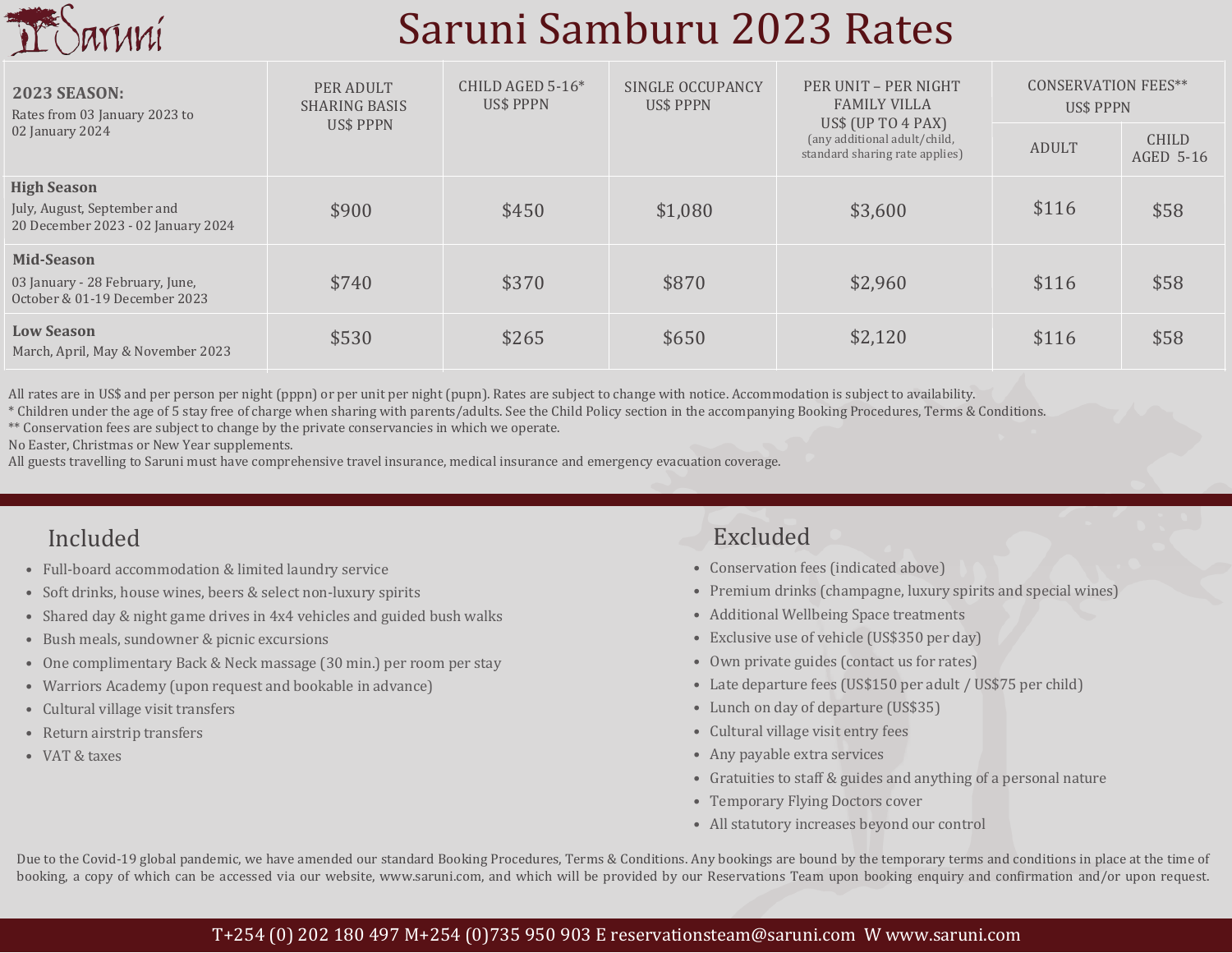

# Saruni Rhino 2023 Rates

| <b>2023 SEASON:</b><br>Rates from 03 January 2023 to<br>02 January 2024                 | PER ADULT<br><b>SHARING BASIS</b><br>US\$ PPPN<br>$(2$ nights' min. stay) | CHILD AGED $5-16*$<br>US\$ PPPN<br>(2 nights' min. stay) | SINGLE OCCUPANCY<br>US\$ PPPN<br>(2 nights' min. stay) | PER UNIT - PER NIGHT<br><b>FAMILY BANDA</b><br>US\$ (UP TO 4 PAX)<br>(2 nights' min. stay) | (2 nights' min. stay) | <b>CONSERVATION + RHINO</b><br><b>TRACKING TOTAL FEES</b><br>$USS$ PPPN $**$ |  |
|-----------------------------------------------------------------------------------------|---------------------------------------------------------------------------|----------------------------------------------------------|--------------------------------------------------------|--------------------------------------------------------------------------------------------|-----------------------|------------------------------------------------------------------------------|--|
|                                                                                         |                                                                           |                                                          |                                                        | (any additional adult/child,<br>standard sharing rate applies)                             | <b>ADULT</b>          | <b>CHILD</b><br><b>AGED 5-16</b>                                             |  |
| <b>High Season</b><br>July, August, September and<br>20 December 2023 - 02 January 2024 | \$900                                                                     | \$450                                                    | \$1,080                                                | \$3,600                                                                                    | \$175                 | \$58                                                                         |  |
| Mid-Season<br>03 January - 28 February, June,<br>October & 01-19 December 2023          | \$740                                                                     | \$370                                                    | \$870                                                  | \$2,960                                                                                    | \$175                 | \$58                                                                         |  |
| <b>Low Season</b><br>March, April, May & November 2023                                  | \$530                                                                     | \$265                                                    | \$650                                                  | \$2,120                                                                                    | \$175                 | \$58                                                                         |  |

All rates are in US\$ and per person per night (pppn) or per unit per night (pupn). Rates are subject to change with notice. Accommodation is subject to availability.

\* The Rhino Tracking Experience is only available to guests over 16 years of age. Children under the age of 16 years can stay at Saruni Rhino paying the current child's rate and conservation fee but due to safety reasons will not be permitted to participate in the Rhino Tracking Experience. Children under the age of 5 stay free of charge when sharing with parents/adults. See the Child Policy section in the accompanying Booking Procedures, Terms & Conditions.

\*\* Conservation fees are subject to change by the private conservancies in which we operate.

No Easter, Christmas or New Year supplements. The Saruni Rhino and Rhino Tracking Experience cannot be combined with any Saruni Offer.

All guests travelling to Saruni must have comprehensive travel insurance, medical insurance and emergency evacuation coverage.

## Included Excluded

- Full board accommodation & limited laundry service
- Soft drinks, house wines, beers & select non-luxury spirits
- One Rhino tracking session per day (early morning or late afternoon)
- Shared day & night game drives in 4x4 vehicles and guided bush walks
- Bush meals, sundowner & picnic excursions
- Return airstrip transfers & to and from Saruni Samburu
- VAT & taxes

### IMPORTANT:

All participants in the Rhino Tracking Experience must have and be able to provide evidence of membership of an emergency evacuation service.

- Conservation fees (indicated above)
- Premium drinks (champagne, luxury spirits and special wines) available upon request in advance
- Additional Rhino tracking sessions
- Exclusive use of vehicle (US\$350 per day)
- Own private guides (contact us for rates)
- Late departure fees (US\$150 per adult / US\$75 per child)
- Lunch on day of departure (US\$35)
- Temporary Flying Doctors cover (mandatory)
- Any payable extra services
- Gratuities to staff & guides and anything of a personal nature
- All statutory increases beyond our control

Due to the Covid-19 global pandemic, we have amended our standard Booking Procedures, Terms & Conditions. Any bookings are bound by the temporary terms and conditions in place at the time of booking, a copy of which can be accessed via our website, www.saruni.com, and which will be provided by our Reservations Team upon booking enquiry and confirmation and/or upon request.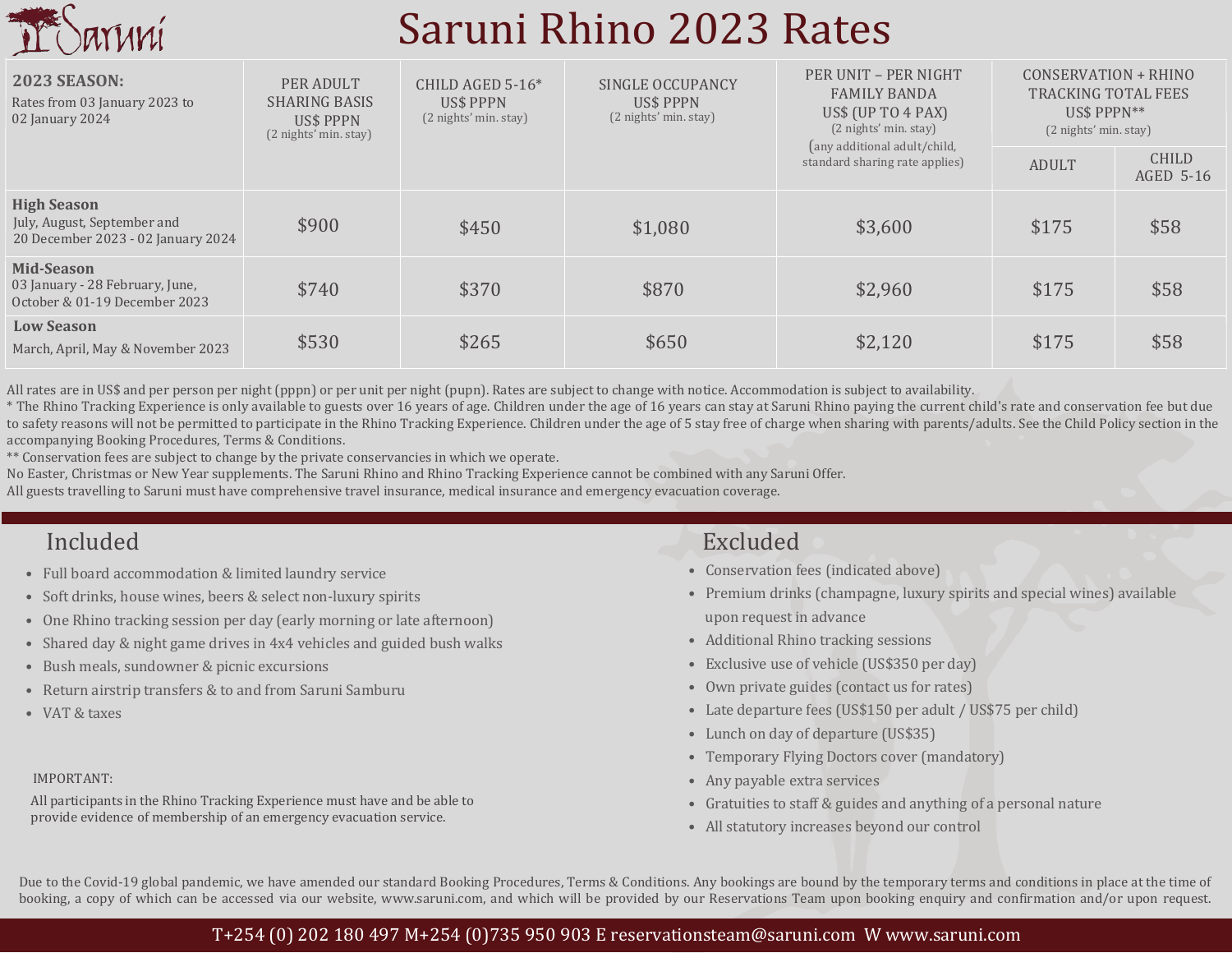

# Saruni Mara 2023 Rates

| <b>2023 SEASON:</b><br>Rates from 03 January 2023 to<br>02 January 2024                 | PER ADULT<br><b>SHARING BASIS</b><br><b>US\$ PPPN</b> | CHILD AGED $5-16*$<br>US\$ PPPN | SINGLE OCCUPANCY<br><b>US\$ PPPN</b> | PER UNIT - PER NIGHT<br><b>FAMILY VILLA + PRIVATE VILLA</b>                            | <b>CONSERVATION FEES**</b><br>US\$ PPPN |                           |
|-----------------------------------------------------------------------------------------|-------------------------------------------------------|---------------------------------|--------------------------------------|----------------------------------------------------------------------------------------|-----------------------------------------|---------------------------|
|                                                                                         |                                                       |                                 |                                      | US\$ (UP TO $4$ PAX)<br>(any additional adult/child,<br>standard sharing rate applies) | <b>ADULT</b>                            | <b>CHILD</b><br>AGED 5-16 |
| <b>High Season</b><br>July, August, September and<br>20 December 2023 - 02 January 2024 | \$900                                                 | \$450                           | \$1,080                              | \$3,600                                                                                | \$116                                   | \$58                      |
| Mid-Season<br>03 January - 28 February, June,<br>October & 01-19 December 2023          | \$740                                                 | \$370                           | \$870                                | \$2,960                                                                                | \$116                                   | \$58                      |
| <b>Low Season</b><br>March, April, May & November 2023                                  | \$530                                                 | \$265                           | \$650                                | \$2,120                                                                                | \$116                                   | \$58                      |

All rates are in US\$ and per person per night (pppn) or per unit per night (pupn). Rates are subject to change with notice. Accommodation is subject to availability.

\* Children under the age of 5 stay free of charge when sharing with parents/adults. See the Child Policy section in the accompanying Booking Procedures, Terms & Conditions.

\*\* Conservation fees are subject to change by the private conservancies in which we operate.

No Easter, Christmas or New Year supplements.

All guests travelling to Saruni must have comprehensive travel insurance, medical insurance and emergency evacuation coverage.

Masai Mara National Reserve visits, if requested are charged additionally.

Masai Mara National Reserve entry fees and exclusive use of the vehicle are payable extra costs.

- Full-board accommodation & limited laundry service
- Soft drinks, house wines, beers & select non-luxury spirits
- Shared day & night game drives in 4x4 vehicles and guided bush walks
- Bush meals, sundowner & picnic excursions
- One complimentary Back & Neck massage (30 min.) per room per stay
- Warriors Academy (upon request and bookable in advance)
- Return airstrip transfers
- VAT & taxes

## Included Excluded

- Conservation fees (indicated above)
- Premium drinks (champagne, luxury spirits and special wines)
- Additional Wellbeing Space treatments
- Exclusive use of vehicle (US\$350 per day)
- Own private guides (contact us for rates)
- Late departure fees (US\$150 per adult / US\$75 per child)
- Lunch on day of departure (US\$35)
- Visit to the Masai Mara National Reserve (contact us for rates)
- Any payable extra services
- Gratuities to staff & guides and anything of a personal nature
- Temporary Flying Doctors cover
- All statutory increases beyond our control

Due to the Covid-19 global pandemic, we have amended our standard Booking Procedures, Terms & Conditions. Any bookings are bound by the temporary terms and conditions in place at the time of booking, a copy of which can be accessed via our website, www.saruni.com, and which will be provided by our Reservations Team upon booking enquiry and confirmation and/or upon request.